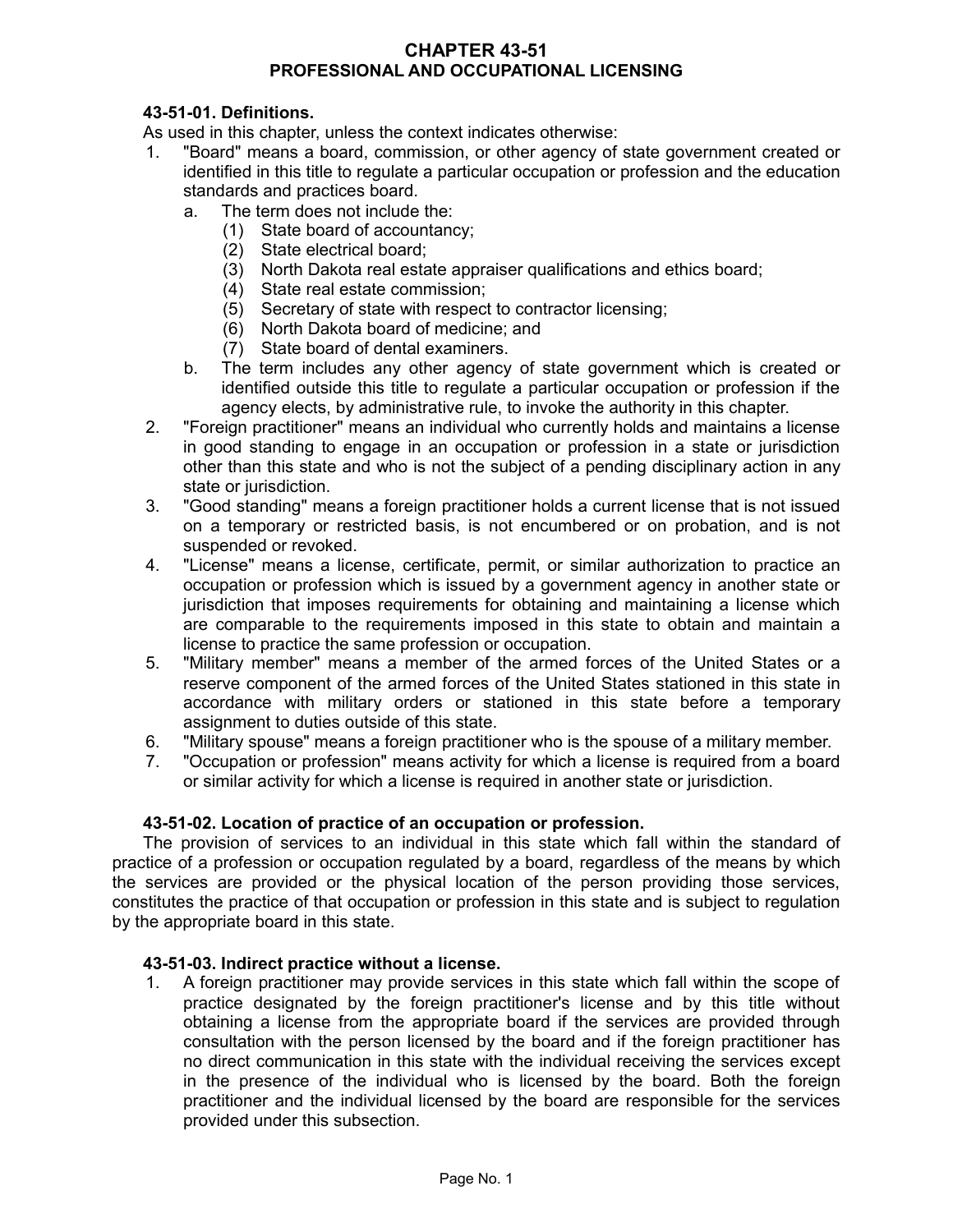2. A foreign practitioner may provide services in this state which fall within the scope of practice designated by the foreign practitioner's license and by this title without obtaining a license from the appropriate board if the services are provided through a remote means and are a continuation of an existing relationship between the foreign practitioner and the individual receiving the services which was formed in the state or jurisdiction in which the foreign practitioner is currently licensed.

## **43-51-04. Emergency practice without a license.**

Upon prior written notice to the appropriate board, a foreign practitioner may provide services in this state which fall within the scope of practice designated by the foreign practitioner's license and by this title without obtaining a license from the board, if the services are provided in response to a disaster or emergency declared by the appropriate authority in this state. The notice provided by a foreign practitioner under this section must include verified documentation from the appropriate licensing authority which identifies the requirements for licensure in that jurisdiction and which confirms that the practitioner is licensed and in good standing in that jurisdiction and any other information requested by the board. A notice provided under this section, if accompanied by sufficient documentation, is deemed to be accepted unless denied by the board. If a notice under this section is denied, the foreign practitioner immediately shall cease providing services under this section and may not resume providing services until after a successful appeal of the board's decision under chapter 28-32 or after an application for privileges under this section is reviewed and approved by the board.

### **43-51-05. Limited practice without a license.**

Upon prior written application to the appropriate board, a foreign practitioner may provide services in this state which fall within the scope of practice designated by the foreign practitioner's license and by this title without obtaining a license from the board if the services are provided for no more than thirty full or partial days per year. The one-year period commences on the date the written application is approved by the board. An application from a foreign practitioner under this section must include verified documentation from the appropriate licensing authority which identifies the requirements for licensure in that jurisdiction and which confirms that the practitioner is licensed and in good standing in that jurisdiction and any other information requested by the board. The board may require payment of a fee of twenty-five dollars or other fee established by the board by administrative rule, not to exceed the higher of twenty-five dollars or one-tenth of the fee for an annual license from the board, as a condition of approving an application under this section.

#### **43-51-06. Licensure without examination.**

A board may issue a license, without examination, to any foreign practitioner who has practiced the occupation or profession for which the practitioner is licensed at least two years prior to submitting the application to the board, or for any shorter period of time provided in this title or established by the board by administrative rule, and who meets the other requirements for a license. A board is not prohibited from issuing a license under this section to a foreign practitioner if the state or jurisdiction in which the individual is licensed does not extend similar privileges to individuals licensed in this state. This section does not prohibit a board from requiring a foreign practitioner to take an examination regarding the laws of this state and the rules established by the board.

#### **43-51-07. License compacts.**

A board may establish, by administrative rule, conditions and procedures for foreign practitioners to practice in this state pursuant to written compacts or agreements between the board and one or more other states or jurisdictions or pursuant to any other method of license recognition that ensures the health, safety, and welfare of the public. Any compact or agreement by a board does not become binding on this state until implemented by administrative rules under this section.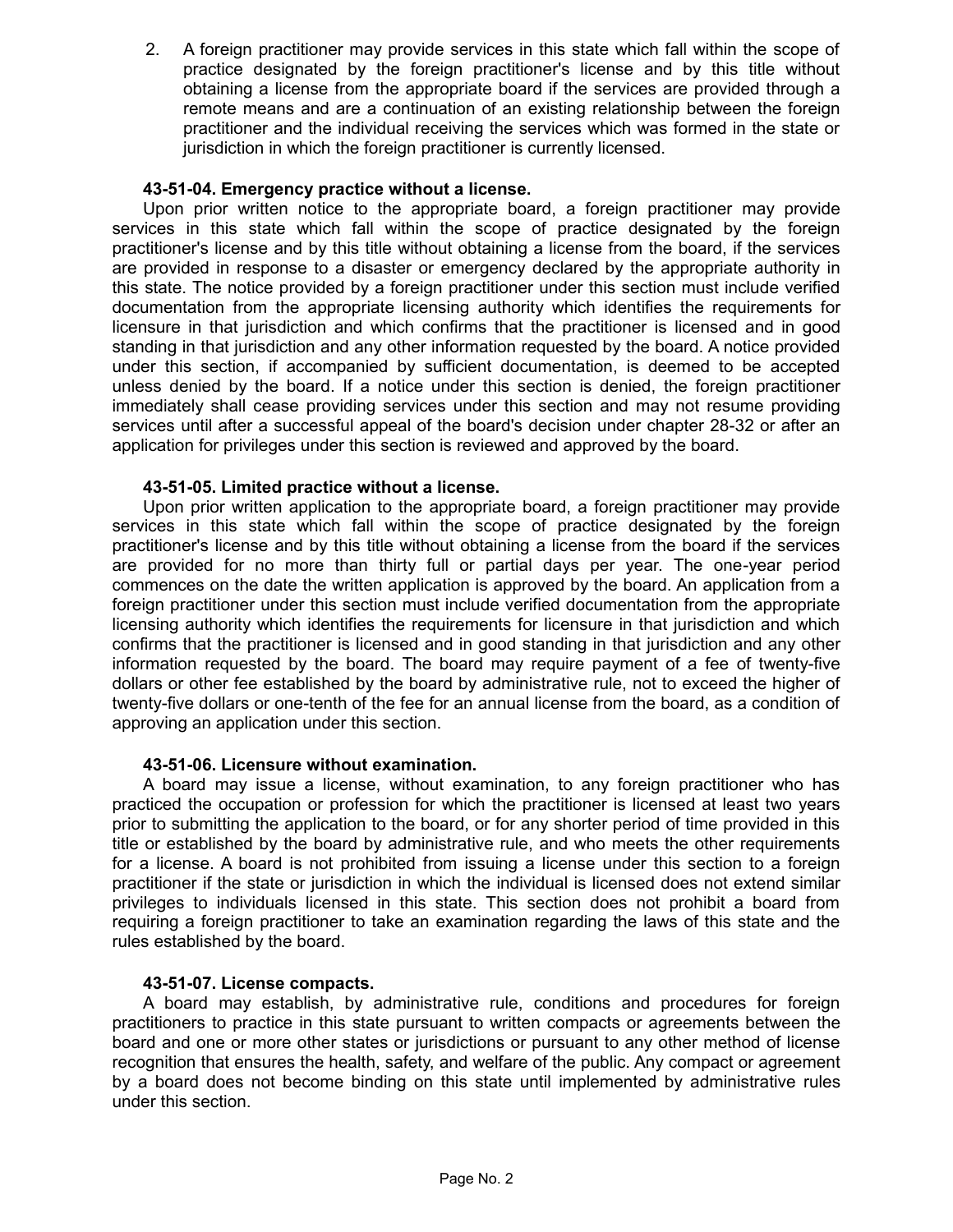### **43-51-08. Discipline.**

A foreign practitioner's authority to practice an occupation or profession under this chapter is subject to denial, probation, suspension, revocation, or other form of discipline for the same grounds as individuals licensed by the appropriate board in this state. In addition to other grounds for disciplinary action authorized by law, a person who holds a license issued by a board may be subject to disciplinary action in this state for:

- 1. Failing to adequately review services provided by a foreign practitioner under this chapter;
- 2. Unauthorized practice of the person's occupation or profession in another state or jurisdiction, including the delivery of services by a licenseholder in this state to a recipient of services in another state or jurisdiction;
- 3. Acts occurring in another state or jurisdiction which could subject the person to disciplinary action if those acts occurred in this state; or
- 4. Acts occurring in another state or jurisdiction which could subject the person to disciplinary action if the person held a license in that state or jurisdiction.

A disciplinary action under this section against a foreign practitioner is subject to chapter 28-32.

### **43-51-09. Jurisdiction - Service of process.**

A foreign practitioner who provides services in this state without a license as permitted in this chapter shall be deemed to have consented to the jurisdiction of this state and the appropriate board, to be bound by the laws of this state and the rules established by the appropriate board, and to have appointed the secretary of state as the foreign practitioner's agent upon whom process may be served in any action or proceeding against the practitioner arising out of the practitioner's activities in this state.

Service on the secretary of state of any process, notice, or demand is deemed personal service upon the foreign practitioner and must be made by filing with the secretary of state an original and two copies of the process, notice, or demand, with the filing fee of twenty-five dollars. A member of the legislative assembly or a state or county officer may not be charged for filing any process, notice, or demand for service. The secretary of state shall immediately forward a copy of the process, notice, or demand by registered mail, addressed to the foreign practitioner at the address provided by the filer.

#### **43-51-10. Application with other laws.**

This chapter applies notwithstanding any other limitation in state law on the practice of an occupation or profession. This chapter supplements and does not repeal the authority provided to each board. Nothing in this chapter prohibits a board from imposing conditions on foreign practitioners by administrative rule or compact which are more restrictive than those imposed in this chapter, if those restrictions are enacted to ensure the health, safety, and welfare of the public. Rules under this section may be adopted as emergency rules under chapter 28-32. Nothing in this chapter alters the scope of practice of a particular occupation or profession as defined by law.

#### **43-51-10.1. Emergency rules - Emergencies or disasters.**

If a disaster or emergency is declared in this state, a board may adopt emergency rules under chapter 28-32 which are contrary to title 43 if the rules are necessary to abate an imminent peril that threatens the health, safety, or welfare of the public. Rules adopted under this section are valid until thirty days after the end of the disaster or emergency declaration.

## **43-51-11. Members of military - License renewal.**

- 1. A board shall adopt rules to provide for or shall grant on a case-by-case basis exceptions to the board's license renewal requirements in order to address renewal compliance hardships that may result from:
	- a. Activation of more than thirty days of a licensee who is a member of the national guard or a military member.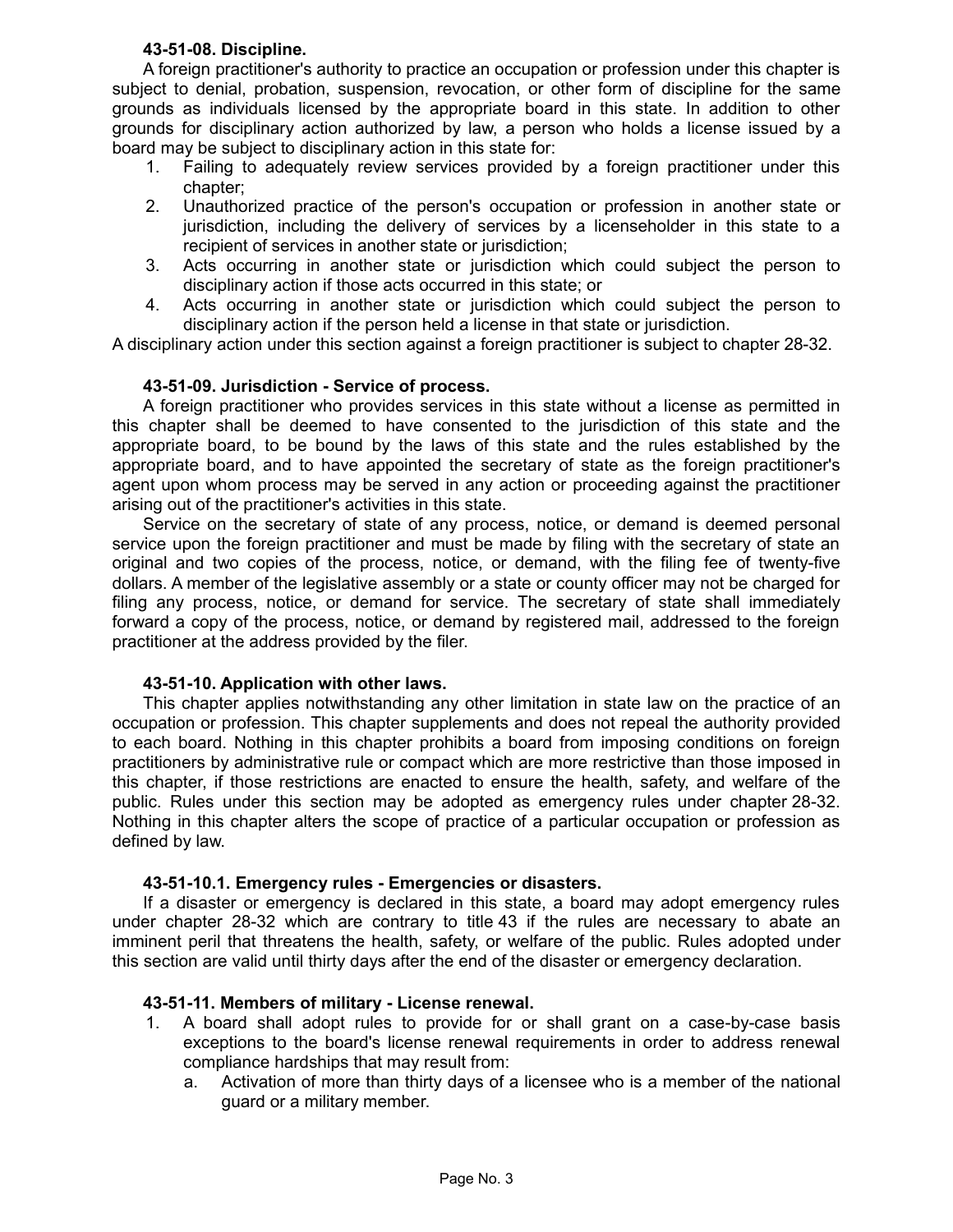- b. Service in the theater or area of armed conflict by a licensee who is a military member.
- 2. For purposes of this section, the term board includes the state board of accountancy, state electrical board, North Dakota real estate appraiser qualifications and ethics board, state real estate commission, secretary of state with respect to contractor licensing, North Dakota board of medicine, and state board of dental examiners.

# **43-51-11.1. Military spouses and military members - Licensure.**

- 1. A board shall adopt rules regarding licensure of a military spouse or a military member or shall grant on a case-by-case basis exceptions to the board's licensing standards to allow a military spouse or military member to practice the occupation or profession in the state if upon application to the board:
	- a. The military spouse or military member demonstrates competency in the occupation or profession through methods or standards determined by the board; and
	- b. The board determines the issuance of the license will not substantially increase the risk of harm to the public. A board with authority to require an applicant to submit to a statewide and national criminal history record check under section 12-60-24 may order such a record check under this subdivision.
- 2. A board shall issue a provisional license or temporary permit to a military spouse or military member for which the licensure requirements under subsection 1 have been substantially met. A board may not charge a military spouse or military member any fees for a provisional license or temporary permit under this subsection. A provisional license or temporary permit issued under this subsection may not exceed two years and remains valid while the military spouse or military member is making progress toward satisfying the unmet licensure requirements. A military spouse or military member may practice under a provisional license or temporary permit issued under this subsection until any of the following occurs:
	- a. The board grants or denies the military spouse or military member a North Dakota license under subsection 1 or grants a North Dakota license under the traditional licensure method;
	- b. The provisional license or temporary permit expires;
	- c. The military spouse or military member fails to comply with the terms of the provisional license or temporary permit; or
	- d. The board revokes the provisional license or temporary permit based on a determination revocation is necessary to protect the health and safety of the residents of the state.
- 3. A board that may elect to subject the board to this chapter under subsection 1 of section 43-51-01 may issue a license, provisional license, or temporary permit to a military spouse or military member in the same manner as provided under subsections 1 and 2 regardless of whether the board has adopted rules to subject the board to this chapter.
- 4. A military spouse or military member issued a license under this section has the same rights and duties as a licensee issued a license under the traditional licensure method.
- 5. If within thirty days of receipt of a completed application under subsection 1 the board does not grant or deny a license under subsection 1 or does not issue a provisional license or temporary permit under subsection 2, the board automatically shall issue a provisional license or temporary permit. A provisional license or temporary permit issued under this subsection remains valid until the board grants or denies the application for licensure under subsection 1 or issues a provisional license or temporary permit under subsection 2.
- 6. For purposes of this section, the term "board" includes the state board of accountancy, state electrical board, North Dakota real estate appraiser qualifications and ethics board, state real estate commission, secretary of state with respect to contractor licensing, North Dakota board of medicine, and state board of dental examiners.